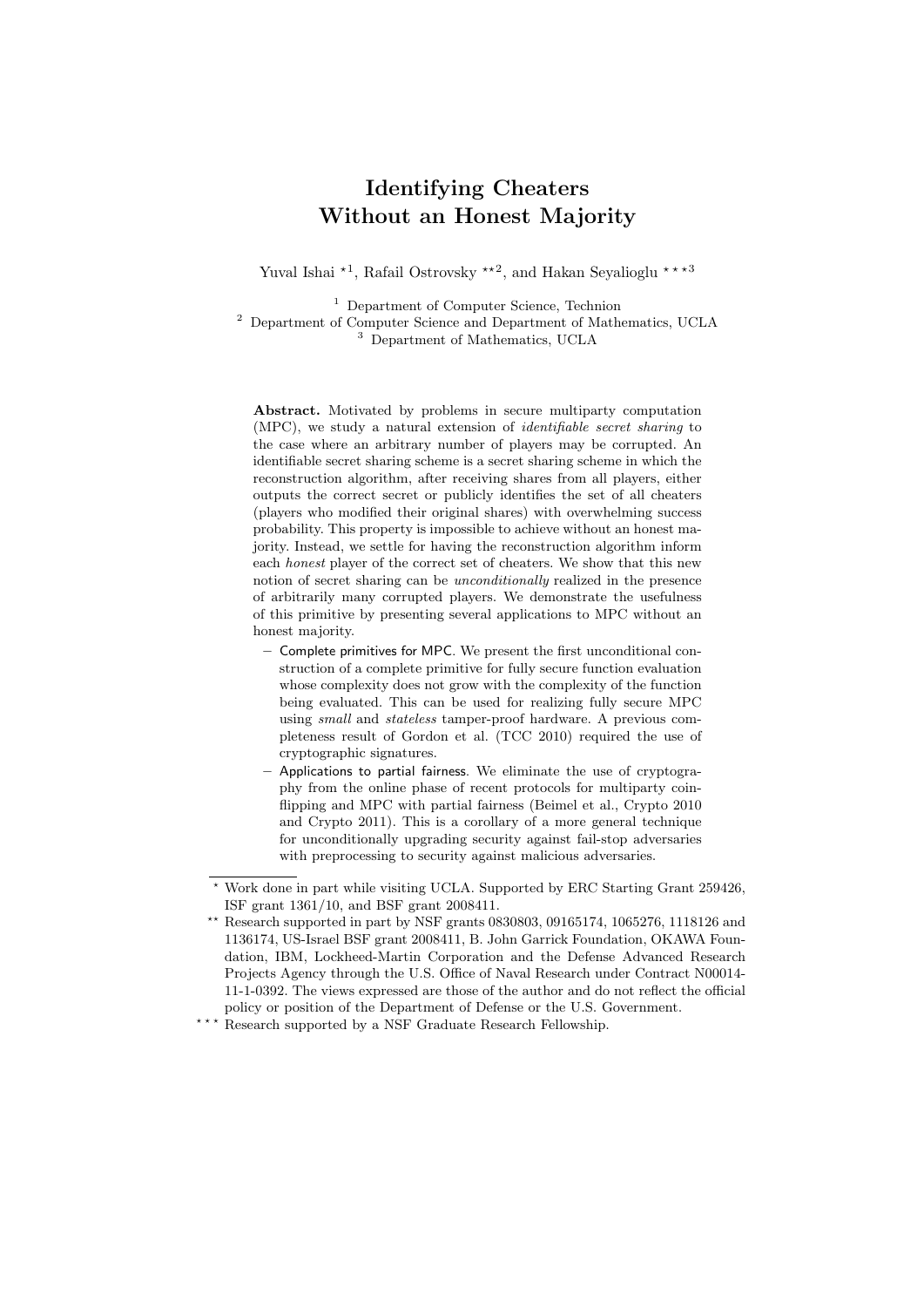Finally, we complement our positive results by a negative result on identifying cheaters in unconditionally secure MPC. It is known that MPC without an honest majority can be realized *unconditionally* in the OThybrid model, provided that one settles for "security with abort" (Kilian, 1988). That is, the adversary can decide whether to abort the protocol after learning the outputs of corrupted players. We show that such protocols cannot be strengthened so that all honest players agree on the identity of a corrupted player in the event that the protocol aborts, even if a broadcast primitive can be used. This is contrasted with the computational setting, in which this stronger notion of security can be realized under standard cryptographic assumptions (Goldreich et al., 1987).

# 1 Introduction

Consider a scenario in which  $n$  mutually distrustful clients wish to distribute a long computation. Instead of directly interacting with each other, they rely on a trusted external stateless server. In each invocation, the server receives a share of the current state of computation (and possibly an additional input) from each client, and returns a share of the new state (and possibly an output) to each client. This scenario may apply to distributing sensitive computations using servers in the cloud, where requiring servers to maintain state information between different invocations is undesirable for security reasons.

The question we ask is what form of secret sharing is suitable for distributing the joint state between the clients. Naturally, we do not want to assume that a majority of the clients are honest (this rules out fair [8] or unconditionally secure [6] solutions that use direct interaction between the clients and do not employ the server). Additively sharing the state fails in protecting the correctness of the computation, allowing each client to change the global state without being detected. A better solution is to use *robust* secret sharing that can *detect* cheating (cf. [29, 9] and references therein). When there are three or more clients, this too has the disadvantage that it offers no strong deterrent against cheating: while cheating does not go undetected, it disrupts the computation without identifying a corrupted client. This motivates the use of identifiable secret sharing, where a failure of the reconstruction algorithm results in identifying the clients who modified their shares.

Identifiable secret sharing as above can be realized when a majority of the clients are honest  $[22, 20, 7, 24]$ . But without an honest majority, there is no way for the server to tell apart cheaters from honest clients. Indeed,  $n/2$  cheaters can simulate a consistent sharing of an incorrect secret, which makes it impossible for the server to tell which of the two sets of consistent shares is correct. However, this does not rule out the alternative of allowing the server to *inform each client* (with negligible error probability) which shares have been modified assuming that this client is honest. We refer to this as locally-identifiable secret sharing (LISS). Note that except with negligible probability, each honest client will agree on which clients are corrupted and should be disqualified. Thus use of LISS to share the state minimizes the incentive to cheat and allows the honest clients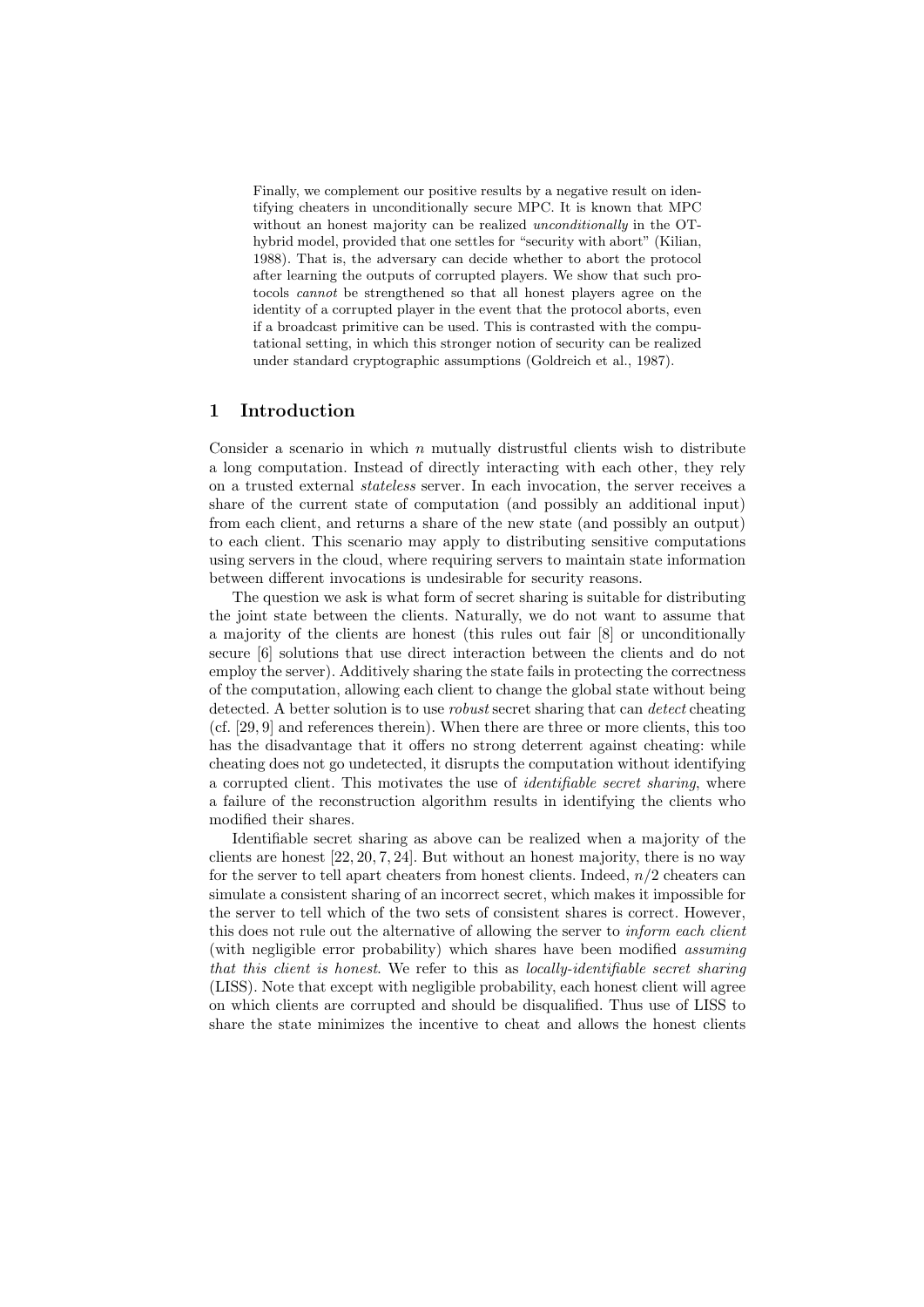in the event of reconstruction failure to agree on a strict subset of the clients that includes all honest clients. This subset has the option of restarting the computation on their original inputs, using default values for the inputs of the remaining clients, without losing in this process any of the honest clients.

Settling for computational security, LISS can be realized via the use of digital signatures: the sharing procedure distributes to all clients the same public verification key  $vk$ , and gives to each client a signature of its additive share of the secret using the corresponding secret key  $sk$ . Reconstruction proceeds by letting each client send to the server its original share,  $vk$ , and the signature on the share. The server can then identify definite cheaters as those who supply an inconsistent triplet, and partition the remaining clients according to the value of  $vk$  they provide. In fact, such a computationally secure LISS scheme was implicitly used by Gordon et al. [13] in the context of defining a complete primitive for MPC. The possibility of an unconditionally secure construction remained open. This question is motivated not only by the goals of enhancing security and eliminating assumptions, but also by the potential *efficiency* advantages of information-theoretic techniques. This is especially significant in applications (such as those discussed below) where the share generation process is distributed between multiple players.

### 1.1 Our Results

Constructions. Our main result is an affirmative answer to the above question: we present an unconditional construction of an  $n$ -out-of-n LISS scheme whose security holds in the presence of an arbitrary number of corrupted players. More generally, we show how to efficiently transform any secret sharing scheme into one in which the reconstruction function reveals to every honest player of the identity of all shares that have been tampered with. In particular, all honest players agree on the same set of cheaters.

We also consider a weaker variant of LISS that we call unanimously identifiable secret sharing (UISS) in which only the latter agreement property is required. That is, if reconstruction fails, all honest players should agree on the same (non-empty) set of cheaters. This weaker primitive is easier to construct. (In fact, a construction of UISS is implicit in [25].) In contrast to LISS, however, UISS does not guarantee that all cheaters are detected in the event that reconstruction fails.

Applications. We present several applications of the above primitives in the context of MPC without an honest majority. In the following, the term MPC refers to the special case of secure function evaluation, namely MPC of nonreactive (stateless) functionalities. We use poly and neg to represent polynomial and negligible functions, respectively, and  $\kappa$  denote a statistical security parameter. While we mainly consider statistical security, our results are also useful in the domain of computational security.

Complete primitives for MPC. It is well known that fully secure MPC (with fairness and guaranteed output delivery) is impossible to achieve in general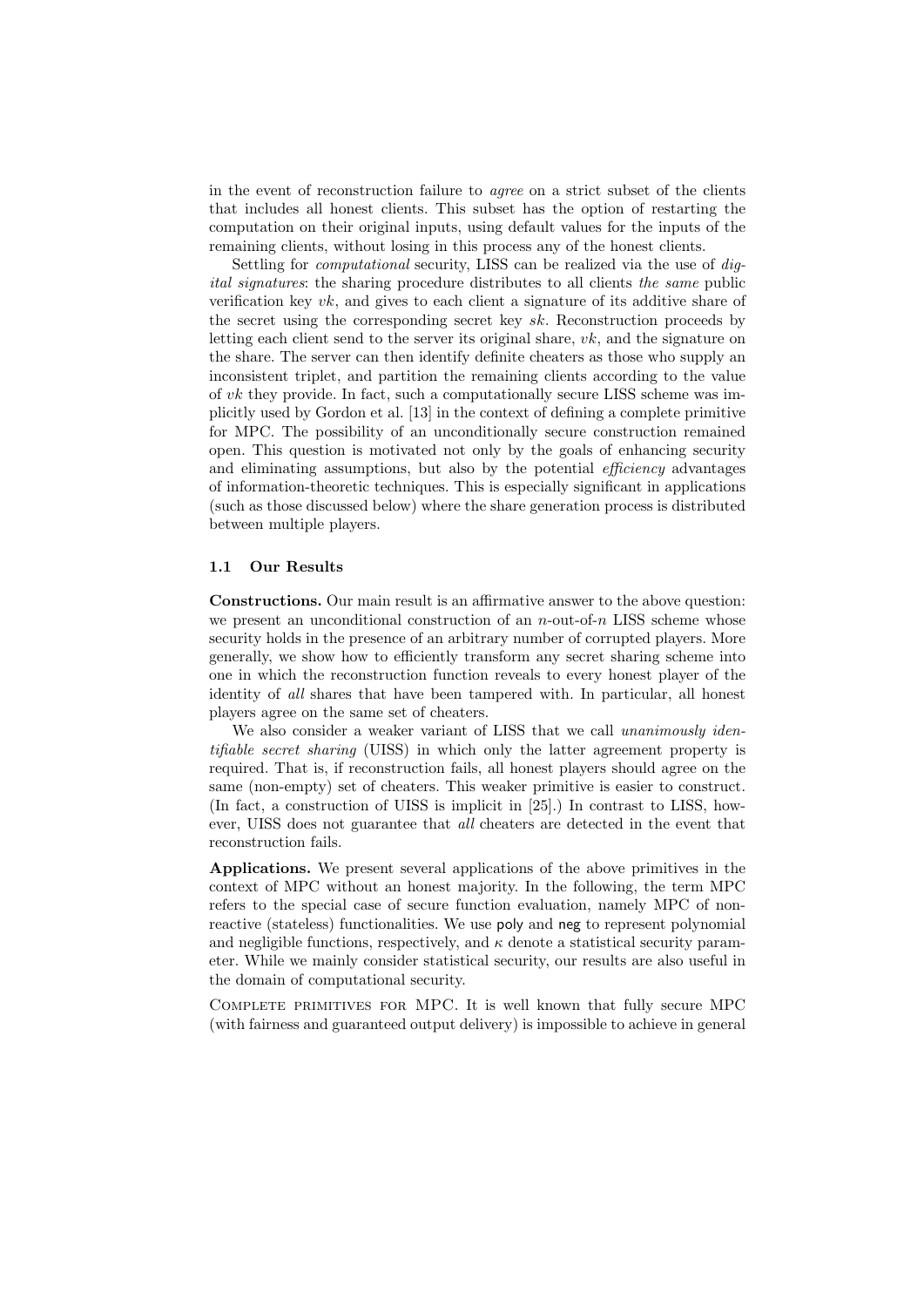without an honest majority [8]. This naturally raises the question of finding a minimal complete primitive that can be used to get around this limitation. Such a primitive is defined by a (stateless) deterministic functionality  $g$  mapping  $n$ inputs to n outputs, such that any n-party functionality  $f$  can be realized using a trusted instance of g initialized between every tuple of players that can supply input to it. The first such results characterized complete boolean primitives for MPC with security against a passive adversary [21, 19]. In the case of active adversaries, Fitzi et al. [11] presented a complete primitive for fully secure MPC whose computational complexity grows linearly with complexity of  $f$ . This left open the question of finding a "simple" complete primitive, whose complexity does not depend on the complexity of f. One such primitive was given by Gordon et al. [13] using digital signatures. We use UISS to get an unconditional variant of this result. In this variant, the complexity of  $g$  only grows with the *output* length of f.

Theorem 1. There is a deterministic, polynomial-time computable functionality g with input and output size  $\text{poly}(n, \kappa, \beta)$  such that any n-party function f computed by a circuit of size  $\sigma$  and output length  $\beta$  can be realized with full statistical security (and  $2^{-\kappa}$  simulation error) using poly $(n, \sigma)$  calls to g.

This result has an interesting interpretation in the context of a recent line of work on basing cryptography on tamper-proof hardware (see [17, 15] and references therein). In this line of work, several impossibility results in cryptography (including UC security, unconditional security, software protection and obfuscation) were circumvented by using tamper-proof hardware tokens. These works spent efforts on minimizing the *size* of the tokens, employing *stateless* (rather than stateful) tokens, and minimizing or eliminating cryptographic assumptions. The above result can be viewed as achieving all these goals simultaneously in the context of another major impossibility result: the impossibility of fully secure MPC without an honest majority. It implies that a *small* and *stateless* token, connected via secure channels to the  $n$  players, suffices to *unconditionally* realize fully secure MPC. We note that connecting the same token to all players is necessary, as implied by the results of Fitzi et al. [11].

We also present other variants of the previous completeness theorem which rely on computational assumptions but still avoid the use of cryptography inside the primitive. These variants have the advantage of requiring only a small number of calls to the primitive (independently of the complexity of  $f$ ).

Applications to partial fairness. A recent line of works studies the extent to which partial fairness can be achieved in MPC without an honest majority. Partial fairness can be defined by restricting the simulation error to be small (e.g., inverse polynomial) but not negligible [14]. We show that in partially fair protocols of Beimel et al.[2, 1] (extending previous two-party protocols of Moran et al. [23] and Gordon and Katz [14]), the use of a digital signature scheme can be replaced by a unanimously identifiable commitment scheme, a second primitive we define that can be used as a substitute for LISS in certain applications. This yields unconditional multiparty protocols for coin-flipping and MPC with partial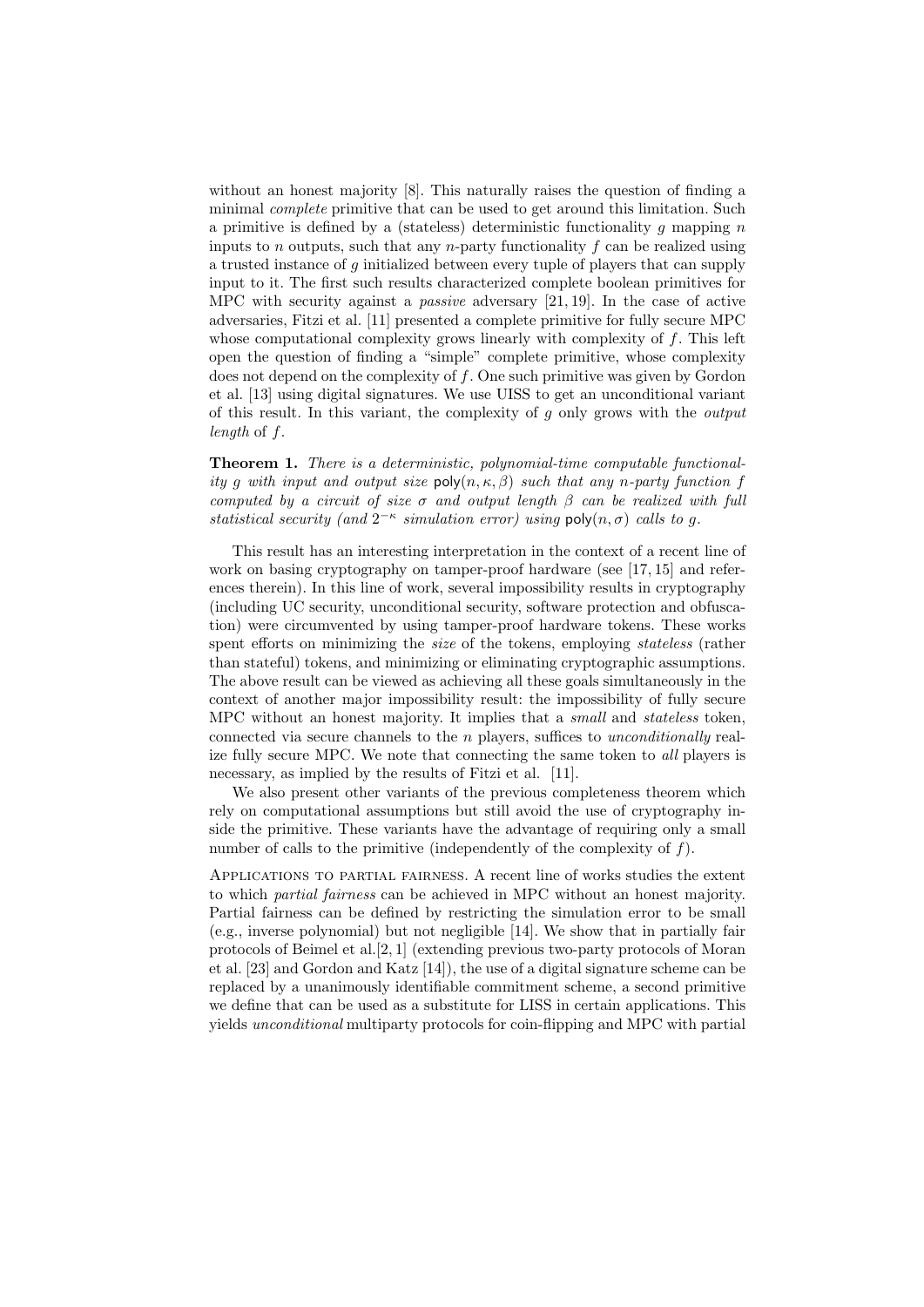fairness in the preprocessing model, namely assuming that players have offline access to correlated randomness. We note that trusted preprocessing does not trivialize the problem, because the output needs to be unpredictable in the end of the preprocessing phase. In fact, the negative results on achieving full fairness apply to the preprocessing model as well. The preprocessing model does allow, however, to eliminate the assumptions of secure channels and broadcast, which can be implemented unconditionally in the preprocessing model [27].

The preprocessing phase can be realized either by a trusted offline dealer or via a distributed protocol (possibly employing additional parties for unconditional security). Even if one relies on a computationally secure protocol for distributing the preprocessing phase, the protocols we get have the advantage of making only a *black-box* use of the underlying cryptographic primitives, whereas the original protocols from [2, 1] make a non-black-box use of a one-way function.

In the case of coin-flipping, applying our primitive to the offline dealer protocol from [2] implies the following:

**Theorem 2.** Assume preprocessing by a trusted off-line dealer. Fix constants n and t such that  $t < 2n/3$ . Then, for any r, there is an r-round n-party unconditionally secure coin-tossing protocol over point-to-point channels tolerating up to t malicious players with bias  $O(1/r)$ .

Our results on MPC with partial fairness are obtained via a general technique for unconditionally upgrading security against fail-stop adversaries to security against malicious adversaries where the messages sent by the players are determined in the preprocessing stage.

A negative result. It is known that MPC without an honest majority can be realized unconditionally in the OT-hybrid model, provided that one settles for "security with abort" [18, 16]. That is, the adversary can decide whether to abort the protocol after learning the outputs of corrupted players but before the honest players receive their output. We show that such protocols cannot be strengthened so that all honest players agree on the identity of a corrupted player in the event that the protocol aborts, even if a broadcast primitive and trusted access to an arbitrary pairwise functionality is assumed. This is contrasted with the computational setting, in which this stronger notion of security can be realized under standard cryptographic assumptions [12]. Our negative result strengthens a previous negative result from [11], which shows that pairwise functionalities alone (without broadcast) are not sufficient in general for fully secure n-party computation. For lack of space, the details of this result are deferred to the full version.

# 2 Preliminaries

Our communication model allows for authenticated point to point and broadcast channels unless specified otherwise. While we define our algorithms in terms of finite sets (with fixed input size) and fixed error rate, they can be implemented by uniform algorithms that are polynomial in the bit-length of the inputs, the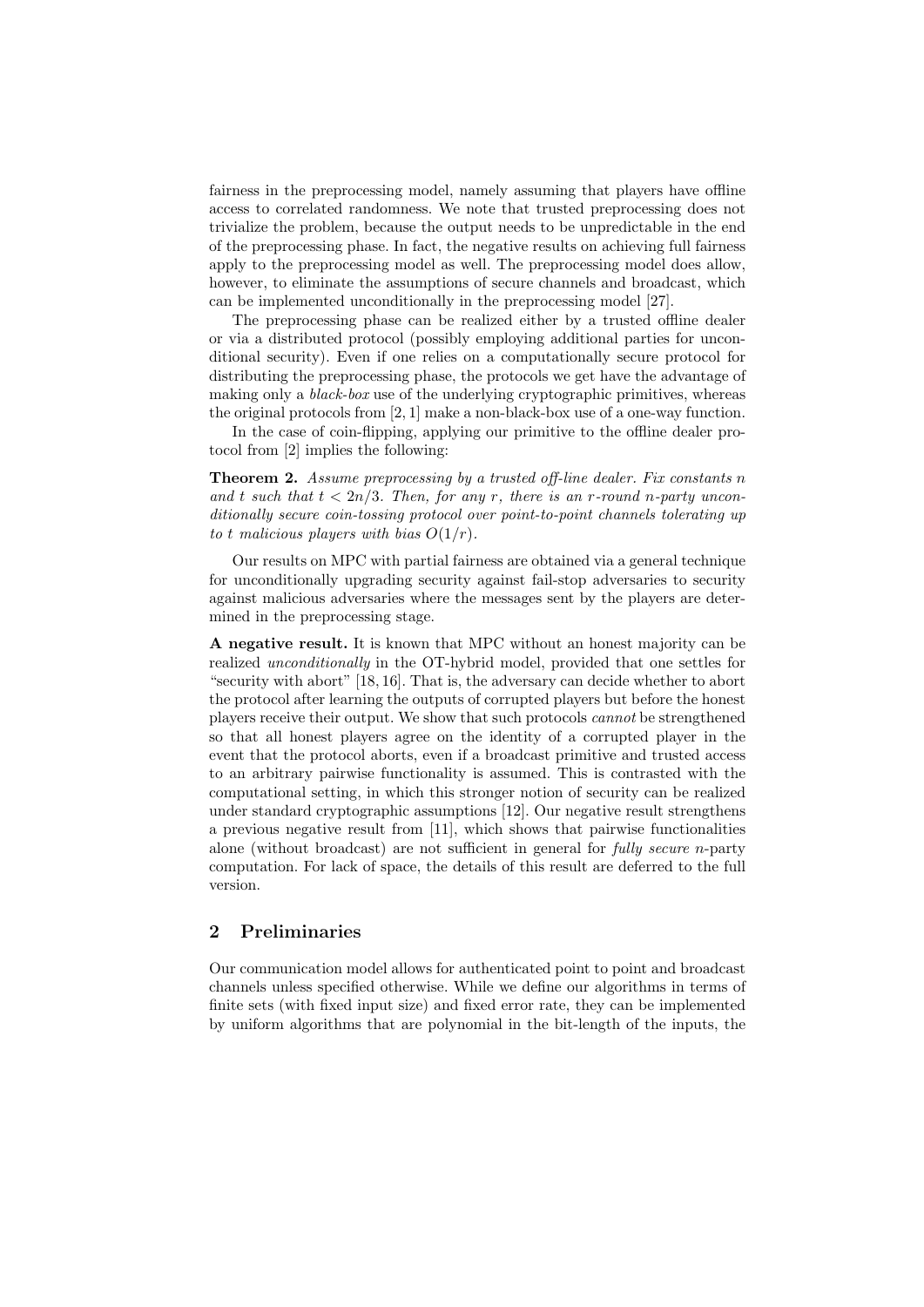number of players, and the statistical security parameter  $\kappa$  guaranteeing  $\delta = 2^{-\kappa}$ error. The latter is the default convention whenever no value of  $\delta$  is specified.

We only consider non-adaptive adversaries but our secret sharing definitions and proofs can easily be extended to the adaptive case. We denote the  $n$  players by  $\mathcal{P} = \{P_1, P_2, \ldots, P_n\}$  and will often identify a player with its index. A collection of subsets A of P will be called monotone if for any  $B \in A$ , if  $B \subseteq C \subseteq \mathcal{P}$ then,  $C \in \mathbb{A}$ . We let  $[n]$  denote the set  $\{1, \ldots, n\}$ . We use  $x \stackrel{\$}{\leftarrow} X$  to denote a uniform choice of  $x$  from a set  $X$ .

#### 2.1 Secret Sharing

We briefly describe our notation for standard secret sharing schemes. A secret sharing scheme is defined by a pair of algorithms (Share, Rec), where Share is a randomized algorithm mapping a secret from S to the share space  $\prod_{i=1}^{n} S_i$ , and Rec is a deterministic reconstruction algorithm mapping the shares of a qualified set of players (along with the identity of this set) to a secret from S. We will refer to S as the secret space and to  $S_i$  as the share space of  $P_i$ . An access structure is a monotone collection of player sets. We say that a secret sharing scheme realizes an access structure A if sets in A can reconstruct the secret s and others can learn nothing about it. Throughout this work we define secret sharing schemes to have perfect correctness (authorized sets always correctly reconstruct the secret) and perfect *secrecy* (the shares of unauthorized sets reveal no information about the secret). For all additional security guarantees we assume the adversary knows the secret that is being shared; even if the secret is compromised, the adversary should not be able to cause the reconstruction algorithm to behave undesirably (e.g. by outputting an incorrect secret or implicating an honest player of cheating), except with small probability.

As usual, we consider a single adversary who may corrupt one or more players. We distinguish between passive and active corruptions using the following terminology.

**Definition 1. (Tampering)** A corrupted player is said to have tampered with its share if it provides to the reconstruction algorithm a share different than the one assigned by the distribution algorithm. Such a share is called a tampered share and such a player is called a cheater.

Identifiable Secret Sharing. An identifiable secret sharing scheme is a secret sharing scheme in which the reconstruction algorithm can identify all cheaters in the event that it fails to reconstruct the secret. The above guarantee should hold except with some failure probability  $\delta$  as long as there are at most t cheaters for an additional parameter  $t$ . In our definition we assume that the tampering is done by a single adversary who can observe the shares of a set  $C$  of up to  $t$ corrupted players and based on this information decide on how to tamper with their shares.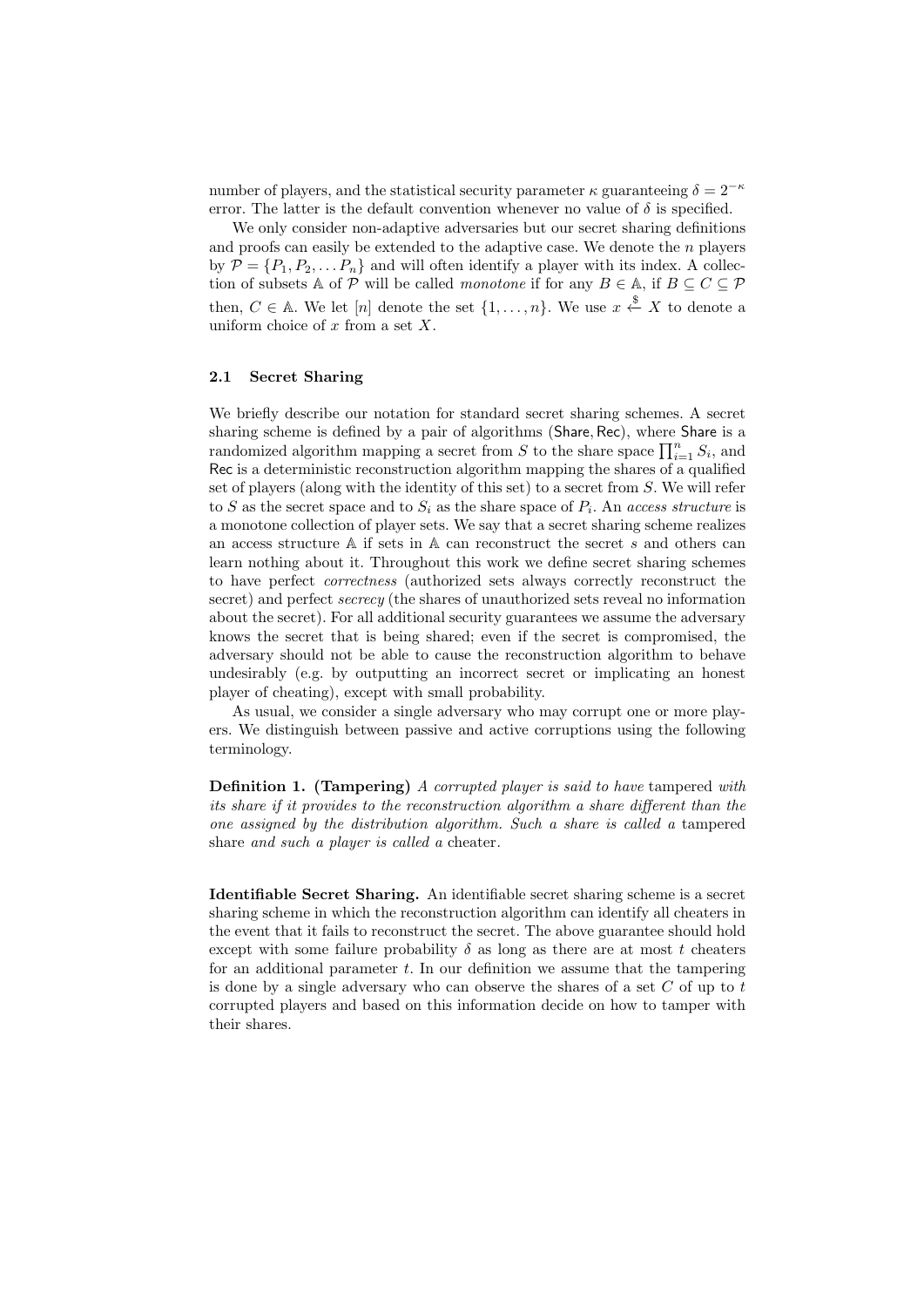Definition 2. (Identifiable Secret Sharing) A secret sharing scheme realizing  $\mathbb A$  is  $(\delta, t)$ -identifiable if for any (unbounded) adversary A and any  $s \in S$ , the success probability of A in the following game is at most  $\delta$ :

- 1.  $(s_1, s_2, ..., s_n) \leftarrow$  Share $(s)$ ;
- 2. A outputs a set  $C \subset [n]$  such that  $|C| \leq t$  and receives  $(s_i)_{i \in C}$ ;
- 3. A outputs  $(B, (s'_j)_{j \in C \cap B})$  where  $B \in \mathbb{A}$ ;
- 4. Out  $\leftarrow \text{Rec}(B,(t_j)_{j\in B})$  where  $t_j = s'_j$  if  $j \in C$  and  $t_j = s_j$  otherwise.

A succeeds if for some  $j \in C \cap B$ ,  $s'_j \neq s_j$  and  $\mathsf{Out} \neq (\perp, \{P_i \in C \cap B : s'_i \neq s_i\}).$ 

The first work on identifiable secret sharing is due to McEliece and Sarwate [22] who showed that Shamir's k-threshold secret sharing scheme allows perfect identification if  $k + 2t$  players of which at most t are cheaters are involved in reconstruction. Several works consider various relaxations of identifiability [28, 3, 5] which suffice for some applications but are not suitable for MPC with a dishonest majority. There is also substantial work on the efficiency of identifiable secret sharing [20, 24, 7].

Identifiability is not possible with a dishonest majority for a simple reason: If half of the participants are dishonest they can run the sharing algorithm independently among themselves and return as their shares the output of the second run of the algorithm. This strategy makes it impossible for Rec to identify which half of the shares come from the first run of the Share algorithm and which come from the second since they are run independently. This is captured by the following theorem (see full version for proof):

Theorem 3. (No identifiability with a dishonest majority) For any  $t, n, S, \mathbb{A}$ with  $t \geq n/2$ ,  $|S| \geq 2$ ,  $\mathbb{A} \neq \emptyset$ , there is no  $(1/4, t)$ -identifiable secret sharing scheme with secret space S and access structure A.

# 3 Locally Identifiable Secret Sharing

We now give our relaxation of identifiable secret sharing that can be realized when arbitrarily many players may be corrupted. Informally, the guarantee we require is that if the reconstruction fails, the reconstruction algorithm outputs a tuple of players to each player  $P_i$  with the guarantee that if  $P_i$  is honest, the tuple returned to  $P_i$  is precisely the players that tampered with their shares. While this is equivalent to identifiability from the point of view of the honest players, it allows us to circumvent the impossibility result of Theorem 3. Note that we define LISS as being a special type of secret sharing scheme, so the usual correctness and secrecy requirements should hold in addition to the requirements detailed below.

**Definition 3. (Lists)** Throughout this paper when we refer to a list  $\mathcal{L}$  we refer to a subset of the players in the protocol  $(\mathcal{L} \subset \{P_1, P_2, \ldots, P_n\})$ .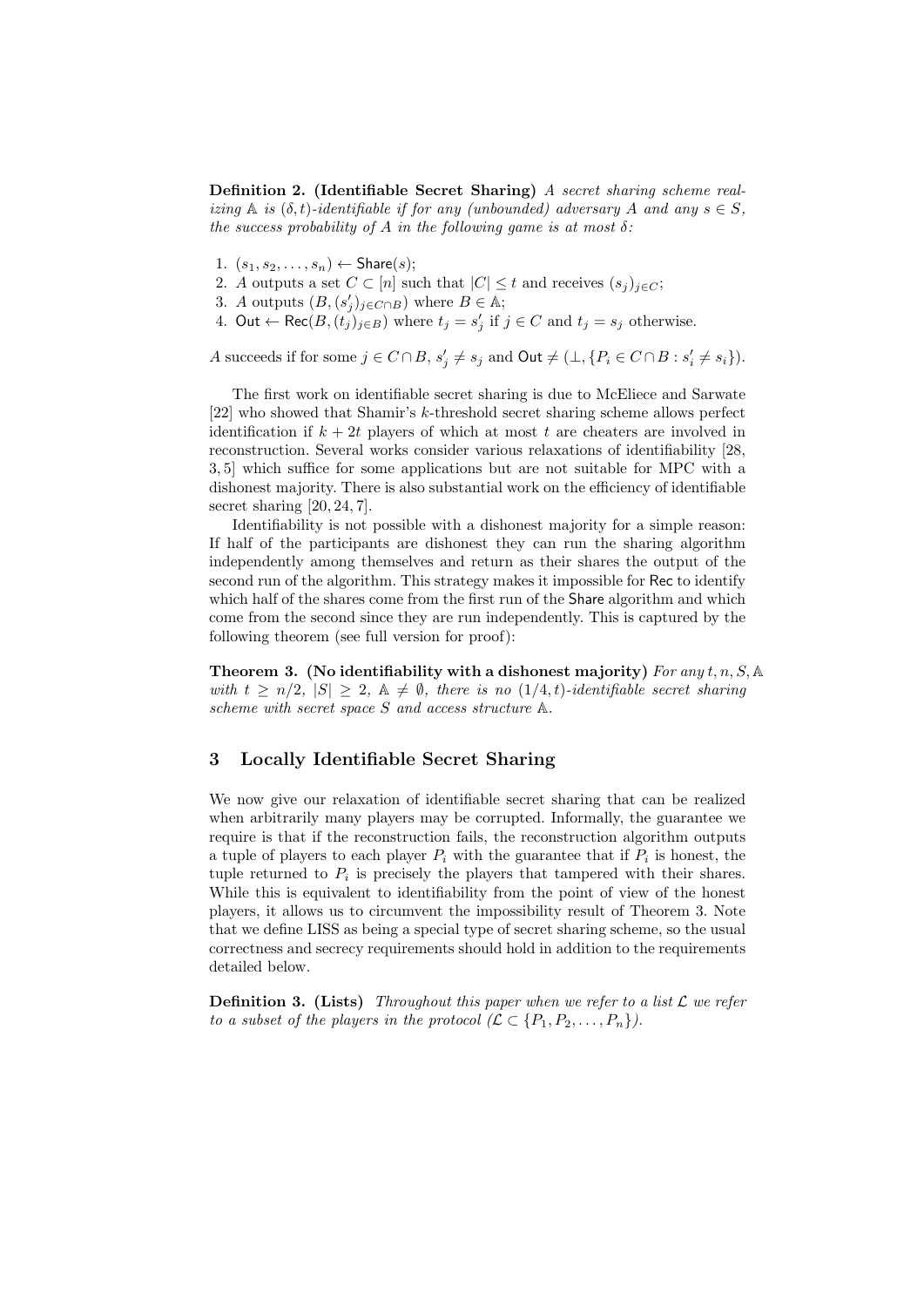**Definition 4. (LISS)** A secret sharing scheme realizing  $\mathbb A$  is locally  $\delta$ -identifiable if it satisfies the following requirements:

- **Unanimity:** For any adversary A and  $s \in S$ , the probability of A's success in the following game is at most  $\delta$ :
	- 1.  $(s_1, s_2, \ldots, s_n) \leftarrow$  Share $(s)$ ;
	- 2. A outputs a set  $C \subset [n]$  to corrupt and then receives  $(s_i : i \in C)$ ,
	- 3. A outputs  $(B, (s'_j)_{j\in C\cap B})$  such that  $B \in \mathbb{A}$  and  $B \not\subset C$ ;
	- 4. Out  $\leftarrow \textsf{Rec}(B,(t_j)_{j\in B})$  where  $t_j = s'_j$  if  $j \in C$  and  $t_j = s_j$  otherwise.

The adversary succeeds unless:

- 1. Reconstruction succeeds:  $Out = s$  or,
- 2. Each honest player's list is the list of all cheaters:  $Out = (\perp, (\mathcal{L}_i)_{i \in B})$ where for all  $j \in B \setminus C$ ,  $\mathcal{L}_j = \{P_i \in C \cap B : s'_j \neq s_j\}.$
- $-$  The scheme has **Predictable Failures** (Definition 5).

We briefly motivate the requirement of Predictable Failures before defining it. The problem to address is that the additional outputs  $\mathcal{L}_i$ , or even the event of not reconstructing the secret, may leak some information concerning the secret unless a separate guarantee is made. This can cause a problem in applications and therefore we must have a way to simulate the actions of Rec in the case of tampering. Note that this is a new issue not present in identifiable secret sharing: As the Rec function does not simply output a list of tampering players, there are no a-priori guarantees concerning the lists corresponding to dishonest players and therefore we must make requirements on them separately.

Definition 5. (Predictable Failures) A secret sharing scheme has  $\delta$ -Predictable Failures if there is an algorithm **SRec** such that for any adversary A and  $s \in S$ , the probability of success in the following game is less than  $\delta$ :

- 1.  $(s_1, s_2, \ldots, s_n) \leftarrow$  Share $(s)$ ;
- 2. A outputs a set  $C \subset [n]$  to corrupt and receives  $(s_i)_{i \in C}$ ;
- 3. A outputs  $(B, (s'_j)_{j\in C\cap B})$  such that  $B \in A$  and  $B \not\subset C$ ;
- 4. SOut  $\leftarrow \textsf{SRec}(C, B, (s_i)_{i \in C}, (s'_i)_{i \in C \cap B});$
- 5. Out ← Rec $(B, (t_j)_{j \in B})$  where  $t_j = s'_j$  if  $j \in C$  and  $t_j = s_j$  otherwise.

A succeeds unless:

- 1. SRec correctly predicts success:  $SOut = Success$  and  $Out = s$  or,
- 2. SRec predicts the output of Rec: SOut = Out  $\neq s$ .

## 3.1 Our Construction

Let  $(Sh, Re)$  be a secret sharing scheme realizing access structure A with Sh;  $S \to \mathbb{F}^n$  where F is a field. Let  $I_{n \times n}$  and  $0_{n \times n}$  denote the identity and all zero matrix respectively. We use  $\mathbb{F}^{n \times n}$  to denote the set of all  $n \times n$  matrices with elements in  $\mathbb F$  and  $GL_n(\mathbb F)$  to denote the set of all such invertible matrices. For a matrix M we will use  $M(i, j)$  to denote the  $(i, j)$  entry of M. By default we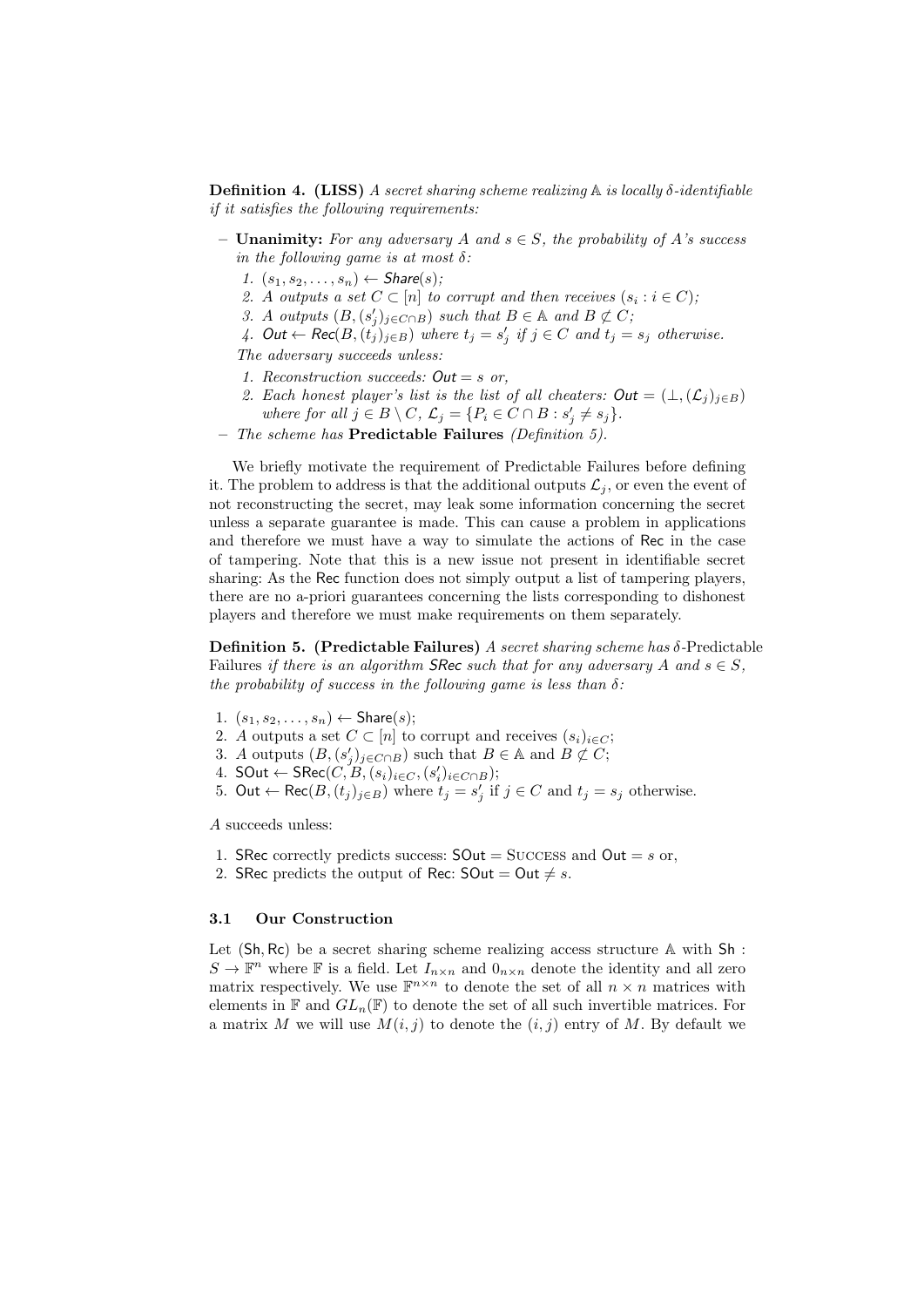assume vectors to be column vectors, we will use the notation  $a^T$  when referring to a row vector. We use the notation  $\mathbb{F}^*$  to denote  $\mathbb{F} \setminus \{0\}$ .

 $$ 

1. Generate  $(t_1, t_2, \ldots, t_n) \leftarrow \mathsf{Sh}(s), u_i, v_i \stackrel{\$}{\leftarrow} \mathbb{F}^*$  for all  $i \in [n]$ ;

- 2. Define  $C_0 \in \mathbb{F}^{n \times n}$  as  $\begin{cases} C_0(i,j) = u_i^{j+1} v_j^{i+1} + u_i v_j + 1 \text{ for } i \neq j; \\ C_i(i,j) = i \end{cases}$  $C_0(i, i) = t_i$  for  $i \in [n]$ .
- 3. Define C blockwise as:  $\begin{pmatrix} C_0 & I_{n \times n} \\ I_0 & 0 \end{pmatrix}$  $I_{n\times n}$   $0_{n\times n}$  $\bigg)$  ;
- 4. Generate  $B \xleftarrow{\$} GL_{2n}(\mathbb{F})$  and define  $A = CB^{-1}$ ;
- 5. Label row i of A as  $a_i^T$  and column j of B as  $b_j$ ;
- 6. Return  $(s_i = (a_i^T, b_i, u_i, v_i))_{i \in [n]}$ .

 $\textbf{Rec}(D,(s_i = (\boldsymbol{a}_i^T, \boldsymbol{b}_i, u_i, v_i))_{i \in D})$  with  $D \in \mathbb{A}, \boldsymbol{a}_i^T, \boldsymbol{b}_i \in \mathbb{F}^{2n}, u_i, v_i \in \mathbb{F}^*$ :

- 1. If for all  $i \neq j$ ,  $a_i^T b_j = u_i^{j+1} v_j^{i+1} + u_i v_j + 1$ :  $-$  Set  $a_i^T b_i = t_i$  for all  $i \in B;$  $-$  Return Rc( $D, t_i : i \in D$ ).
- 2. Else, for all  $i \in D$  set:

$$
\mathcal{L}_i = \{ P_j : \mathbf{a}_i^T \mathbf{b}_j \neq u_i^{j+1} v_j^{i+1} + u_i v_j + 1 \text{ or } \mathbf{a}_j^T \mathbf{b}_i \neq u_j^{i+1} v_i^{j+1} + u_j v_i + 1 \};
$$

3. Return  $(\perp, (\mathcal{L}_i)_{i \in D})$ .

**Theorem 4.** If  $\delta > n^2(n+1)/(|\mathbb{F}|-1)$ , the scheme described above is a  $\delta$ -LISS scheme realizing  $\mathbb A$  with secret space S and share space  $S_i = \mathbb{F}^{4n+2}$ .

Corollary 1. Suppose there is a secret sharing scheme which realizes an n-party access structure A with secret space S and share length  $\beta$ . Then, for any  $\delta > 0$ there is a  $\delta$ -LISS with the same A and S whose share length is  $O(n \log(n/\delta) + n\beta)$ .

Outline of Security. A full proof of security is provided in the full version of this paper but we provide a brief intuition in this section for self containment. We first argue secrecy. Notice that the value  $t_i$  is only used in generating the row  $a_i^T$ , therefore any set of players  $E \notin A$  will have its shares generated using only the  $t_i$  values such that  $P_i \in E$ . The fact that the joint distribution of these  $t_i$  values do not depend on the underlying secret (due to the perfect secrecy of (Sh, Rc)) implies secrecy.

Consider now an adversary that is attempting to tamper the share of some  $P_i$  (and possibly others) - we will argue that any such attempt will cause the check in Rec between  $P_i$  and any honest player  $P_j$  to fail with high probability. Assume that the adversary is tampering  $b_i \rightarrow b'_i$ ,  $v_i \rightarrow v'_i$  with one of these values changed (a similar argument will hold if the adversary is tampering  $a_i^T$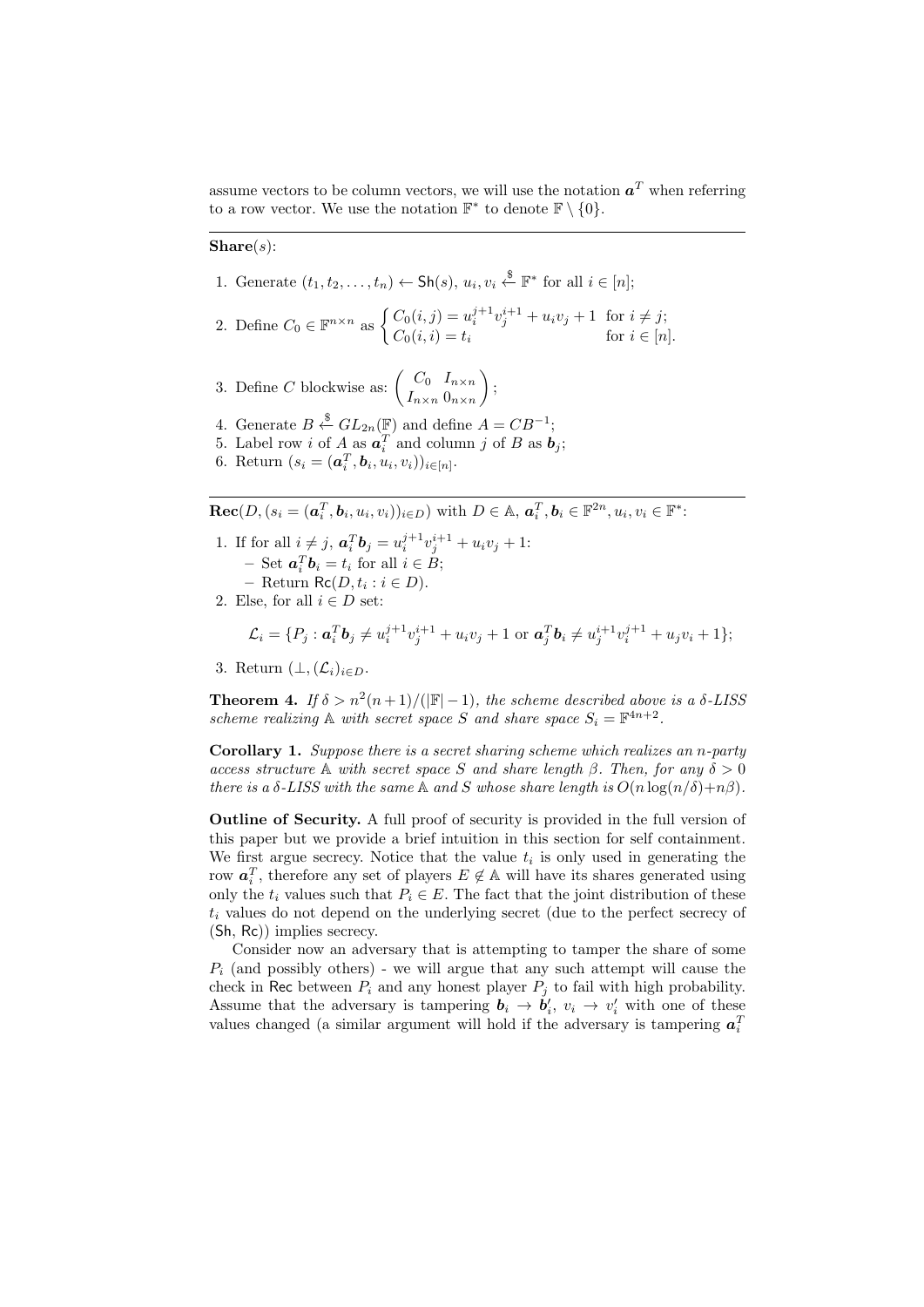or  $u_i$ ). There are then two cases, either  $b'_i$  is in  $\mathsf{Span}(\{\boldsymbol{b}_i\}_{i\in T})$  where T is the set of corrupted players or it is linearly independent of these values. If  $b_i'$  is linearly independent it can be shown that  $a_j^T b_i'$  is essentially uniformly distributed over  $\mathbb F$ conditioned on the view of the adversary even after  $u_j$  is fixed and therefore the probability that reconstruction succeeds will be very low (showing this statement is non-trivial).

On the other hand, consider the case where  $b'_i \in \text{Span}(\{b_k\}_{k\in T})$ . Let  $b'_i =$  $\sum_{k\in\mathcal{T}} \beta_k \mathbf{b}_k$  where  $\beta_k \in \mathbb{F}$ . Now, the check will succeed only if:

$$
\mathbf{a}_j^T \sum_{k \in T} \beta_k \mathbf{b}_k = u_j^{i+1} v_j'^{j+1} + u_j v_i' + 1 \Leftrightarrow
$$
  

$$
\sum_{k \in T} \beta_k (u_j^{k+1} v_k^{j+1} + u_j v_k + 1) = u_j^{i+1} v_j'^{j+1} + u_j v_i' + 1.
$$

Similar to our argument of secrecy, the value  $u_j$  is uniformly distributed conditioned on every view of the adversary. Therefore, the check in Rec will succeed only if the above equality is satisfied by a uniformly chosen  $u_j \in \mathbb{F}^*$ . This will happen rarely unless the polynomials on the left and right of the equality (considered as a polynomial in  $u_j$ ) are equal. For this equality to hold, we must have  $\beta_k = 0$  for all  $k \neq i$  since otherwise  $v_k \neq 0$  would make the polynomials different. Next notice that we must have  $\beta_i = 1$  for the constant terms to match. Finally, the  $u_jv_k$  term on the left implies that  $v'_i = v_i$ . Therefore, unless  $v'_i = v_i$  and  $b_i' = b_i$  this equality will only occur with low probability, which implies that if  $P_i$  tampers with either the  $v_i$  or  $b_i$  value, it will be detected and placed on  $P_j$ 's list with high probability for all honest  $P_j$ . A similar argument holds if either the  $a_i^T$  or  $u_i$  value is tampered since the method of generation is equivalent to first generating  $A \in GL_{2n}(\mathbb{F})$  and setting  $B = A^{-1}C$  since C is always invertible.

Notice that we have actually argued that a dishonest player who modifies his share will be on the list of every honest player and symmetrically that all honest players will be on the list of such a dishonest player with high probability. This implies Predictable Failures since an adversary can easily tell which dishonest players will be on a given dishonest player's list from the shares it has, as well as whether or not the honest players will be on his list depending on whether or not the player modifier his share.

# 4 Relaxing Local Identifiability

In this section we define a new commitment primitive, *unanimously identifiable* commitments that can be used as a leaner substitute for LISS in certain applications. Additionally, we note that this commitment primitive implies a weaker variant of LISS (called unanimously identificable secret sharing) that can also be used in our applications to MPC.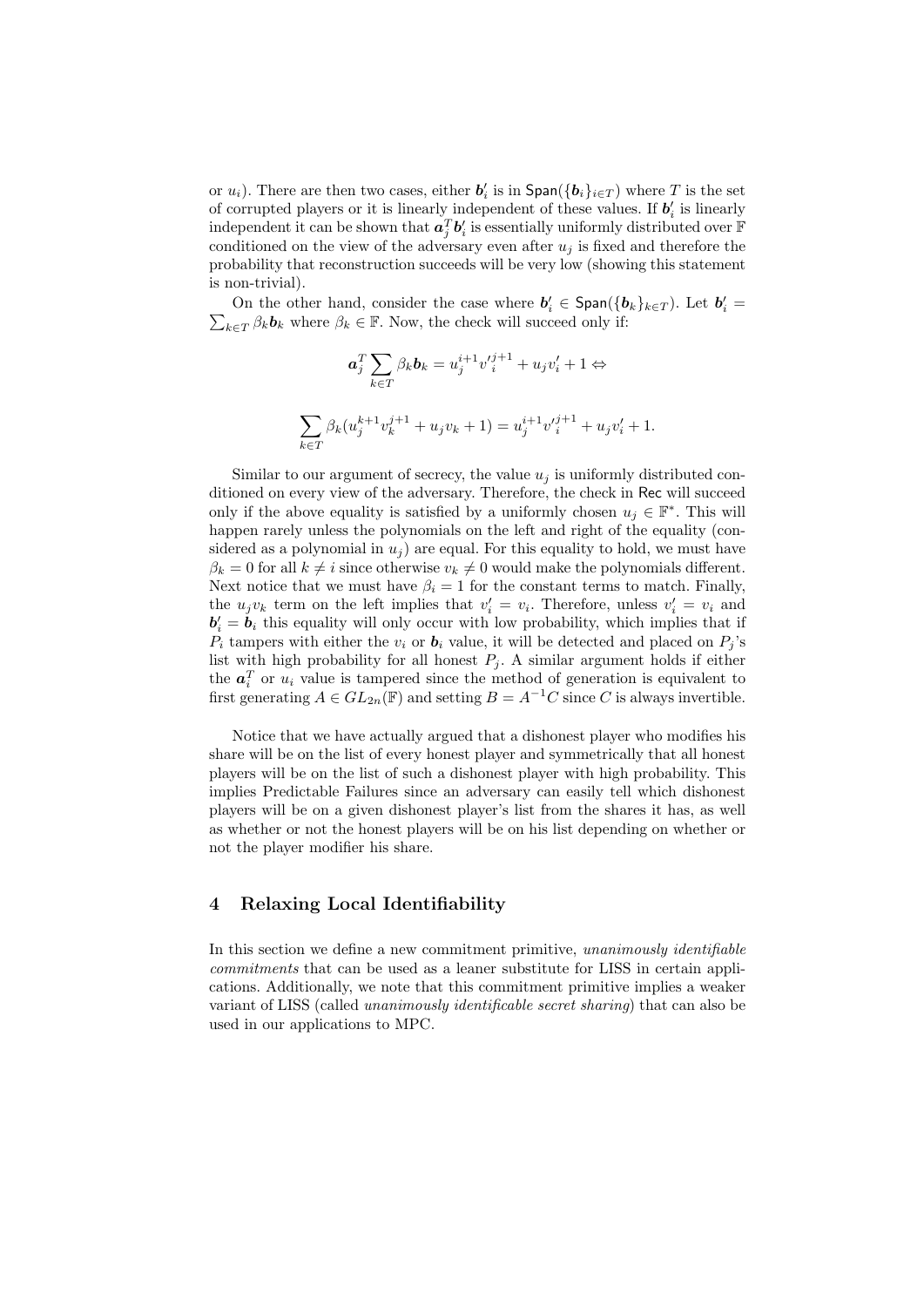#### 4.1 Unanimously Identifiable Commitments

A unanimously identifiable commitment (UIC) scheme has a single player (called the sender) committed to a value  $s \in S$  by having a trusted dealer send commitments  $c_i$  to all other players in the protocol and decommitment information d to the sender such that any tampering of the  $d$  value will cause all honest players to either reconstruct the original secret or fail reconstruction simultaneously. As with standard commitments,  $(c_i)_{i\in[n]}$  should leak no information concerning s.

Definition 6. (Unanimously Identifiable Commitments)  $A \delta$ -UIC scheme consists of a randomized algorithm Offline and a deterministic algorithm Decommit with the following syntax:

- 1. Offline:  $S \to C^n \times D$ . Takes as input a secret  $s \in S$  outputs n commitments  $c_1, c_2, \ldots, c_n$  and decommitment information d.
- 2. **Decommit:**  $C \times D \rightarrow S \cup \{\perp\}$ . Takes as input  $c_i$  and the decommitment information d and recreates the secret s or outputs  $\perp$  indicating failure.

Where the algorithms (Offline, Decommit) should satisfy:

- **Completeness.** For any  $s \in S$ , if Pr[Offline(s) =  $(c_1, c_2, \ldots, c_n, d)$ ] > 0 then, Decommit $(c_i, d) = s$  for any  $i \in [n]$ .
- Secrecy. The values  $c_1, c_2, \ldots, c_n$  reveal no information concerning s. Formally, for any  $\mathbf{c} = (c_1, c_2, \ldots, c_n)$  and any  $s, s' \in S$ , the probability that the first n values of Offline(s) is c is equal to the probability that the first n values of Offline $(s')$  is c.

We now present the final requirement placed on this primitive for use in our applications. In the full version of this paper, we include further intuition to the necessity of this condition but omit it here for space restrictions.

There exists simulators  $W_1, W_2$  such that the two guarantees described below hold with probability at least  $1-\delta$  for any A. Consider the following experiment:

- 1. The adversary, A outputs a set  $T \subset [n] \cup \{Q\}$  of players to corrupt;
- 2.  $(c_1, c_2, \ldots, c_n, d) \leftarrow \text{Offline}(s);$
- 3. For all  $i \in T \cap [n]$  send  $c_i$  to the adversary, if  $Q \in T$  send d to the adversary;
- 4. If  $Q \notin T$ , set  $dec = d$ ; otherwise,  $dec$  is output by A.
- 5. For all  $i \in T \cap [n]$ , A outputs  $(c'_i, i)$ , fake commitment information for  $P_i$ .

The guarantees around this experiment are as follows:

- Binding with Agreement on Abort. Decommit $(c_i, dec) = s$  for all  $P_i$ uncorrupted or Decommit $(c_i, dec) = \bot$  for all  $P_i$  uncorrupted.
- **Simulatable Abort.** Let  $V$  be the view of  $A$  at the end of 5., then: 1. If A corrupted Q:
	- $W_1(V)$  correctly predicts if Decommit $(c_i, dec) = \perp$  for all  $i \in [n]$ .
	- 2. Otherwise:

 $W_2(V, c'_i)$  correctly predicts if Decommit $(c'_i, d) = \perp$  for each  $i \in T \cap [n]$ .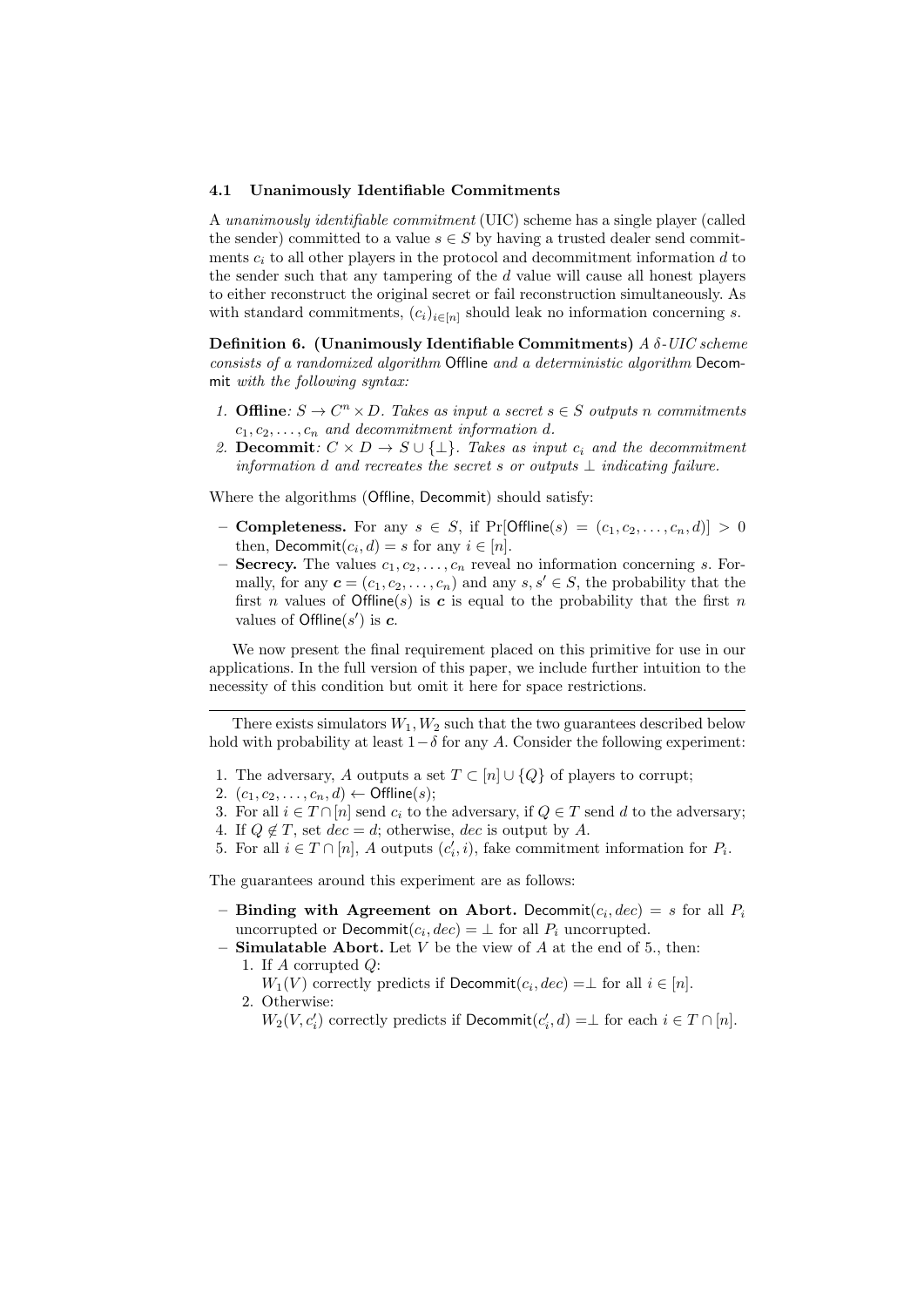#### 4.2 A Unanimously Identifiable Commitment Scheme

Let  $\mathbb F$  be a field. We now give a simple construction of a  $\delta$ -UIC scheme with  $S = \mathbb{F}, C = \mathbb{F}^{n+2}$  and  $D = \mathbb{F}^2$ .

### $\text{Offine}(s)$ :

- 1. Generate  $P(X)$ , a random  $n+1$  degree polynomial over  $\mathbb F$  such that  $P(0) = s$ ;
- 2. For all  $i \in [n]$  generate  $x_i \stackrel{\$}{\leftarrow} \mathbb{F}$  and let  $y_i = P(x_i)$ ;
- 3. Set  $c_i = (x_i, y_i)$  and  $d = P(X)$ . Return  $((c_i)_{i \in [n]}, d)$ .

**Decommit** $(c_i = (x_i, y_i), d = P(X)$  of degree  $n + 1$ ) : If  $P(x_i) \neq y_i$  return  $\perp$ . Else, return  $P(0)$ .

**Theorem 5.** Let  $|\mathbb{F}| > (n+1)^2 \delta^{-1} + 1$ . The scheme described above is a  $\delta$ -UIC with  $S = \mathbb{F}$ ,  $C = \mathbb{F}^{n+2}$  and  $D = \mathbb{F}^2$ .

Related Concepts. In our applications, we mainly use UIC as a substitute for digital signatures. There are some other unconditional notions that have also been introduced for similar purposes (such pseudosignatures [26], distributed commitments [10] and IC signatures [25]). While the construction itself is not novel (for example, it is used in [25]), the property that all of the honest players accept or reject the same commitment is crucial to our applications and differs from the guarantees placed on the other primitives.

### 4.3 Unanimously Identifiable Secret Sharing

We note that *unanimously identifiable commitments* actually imply a weaker notion of LISS which we call unanimously Identifiable Secret Sharing (UISS). The security requirements for a UISS scheme are identical to the requirements to LISS except that the requirement:

• Each honest player's list is the list of all cheaters:

is replaced by the requirement:

• Each honest player's list is the same subset of corrupted players:

Out =  $(\mathcal{L}_j)_{j \in B}$  where for all  $j, j' \in B \setminus T$ ,  $\mathcal{L}_j \subset T$  and  $\mathcal{L}_j = \mathcal{L}_{j'}$ .

All other requirements remain unchanged, including the requirement of predictable failures. Implementing UISS for access structure A using a UIC scheme is straightforward by having each user commit to its share. Note that for most applications, UISS can take the role of LISS, at the cost of not necessarily identifying all tampered shares if reconstruction fails.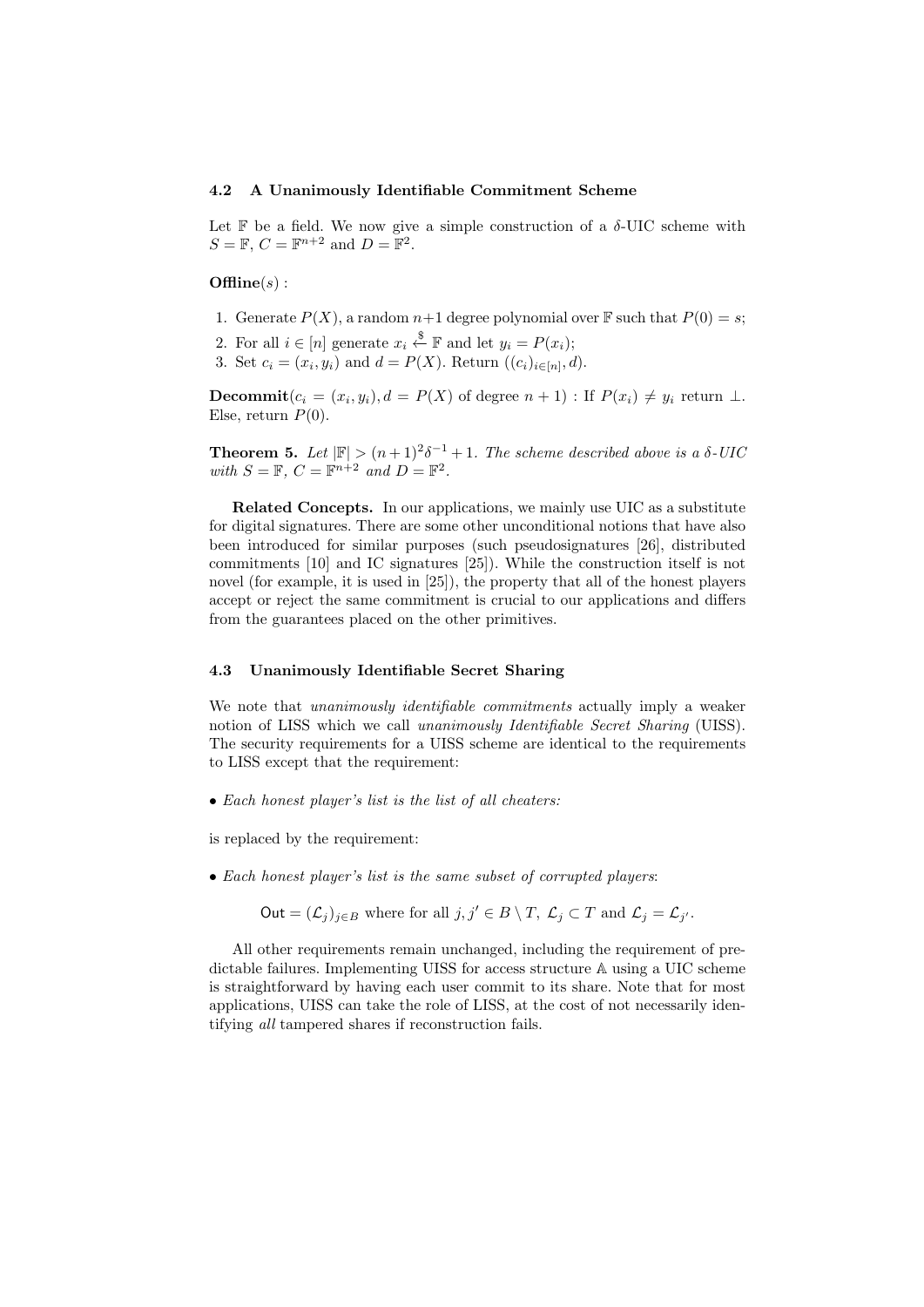# 5 Applications

A secure multiparty computation (MPC) protocol allows a set of players to compute a function evaluated on their individual inputs while revealing no information other than the output of the function. We assume familiarity with (standalone) MPC throughout this section and refer the reader to [4] for formal definitions.

### 5.1 Model of Computation

By default, we consider static, computationally unbounded adversaries who may corrupt up to t of the n parties  $(t = n)$  by default). We consider both *active* adversaries, who may arbitrarily control the corrupted players, passive adversaries, who can only observe the internal state of corrupted players, and *fail stop* adversaries who behave like passive adversaries except that they make corrupted players stop sending messages. Our network model is synchronous with pointto-point channels and a broadcast channel.

The security of an MPC protocol with respect to an ideal functionality  $f$  is defined by comparing a real world execution of the protocol to an ideal model execution where a trusted party evaluates  $f$ . By default, we refer to *statistical* security, where the statistical advantage of distinguishing between the real world and the ideal model execution is bounded by  $2^{-\kappa}$  for a statistical security parameter  $\kappa$ . We will only consider the case of secure function evaluation, in which f is stateless. We will mostly consider fully secure MPC in which the ideal model adversary cannot prevent the trusted party from sending the outputs of  $f$  to the honest players. Full security cannot be achieved even for simple functionalities such as coin-flipping [8] without an honest majority or other assumptions we will discuss. This impossibility holds even with trusted preprocessing; however, in the latter model the assumptions of secure point-to-point channels and a broadcast primitive are unnecessary as they can be implemented unconditionally [27].

### 5.2 Complete Primitives for MPC

An *n*-party functionality  $g$  is called a *complete primitive* for *n*-party MPC if it is possible to securely realize any *n*-party functionality  $f$  in the  $g$ -hybrid model, namely by using ideal calls to g. Here we consider security against an active adversary who may corrupt an arbitrary number of players.

In prior works, such primitives either depend on the complexity of the function being evaluated [11] or rely on cryptographic assumptions [13]. It remained open to construct an unconditionally complete primitive whose complexity is independent of the complexity of the evaluated function  $f$ . In the following section, we show how to construct such a primitive. Our contribution can be seen as identifying a cryptographic LISS scheme implicitly present in the construction of Gordon et al. [13] and replacing it with an unconditional construction. In fact, it suffices for this purpose to rely on UISS rather than LISS. For simplicity, we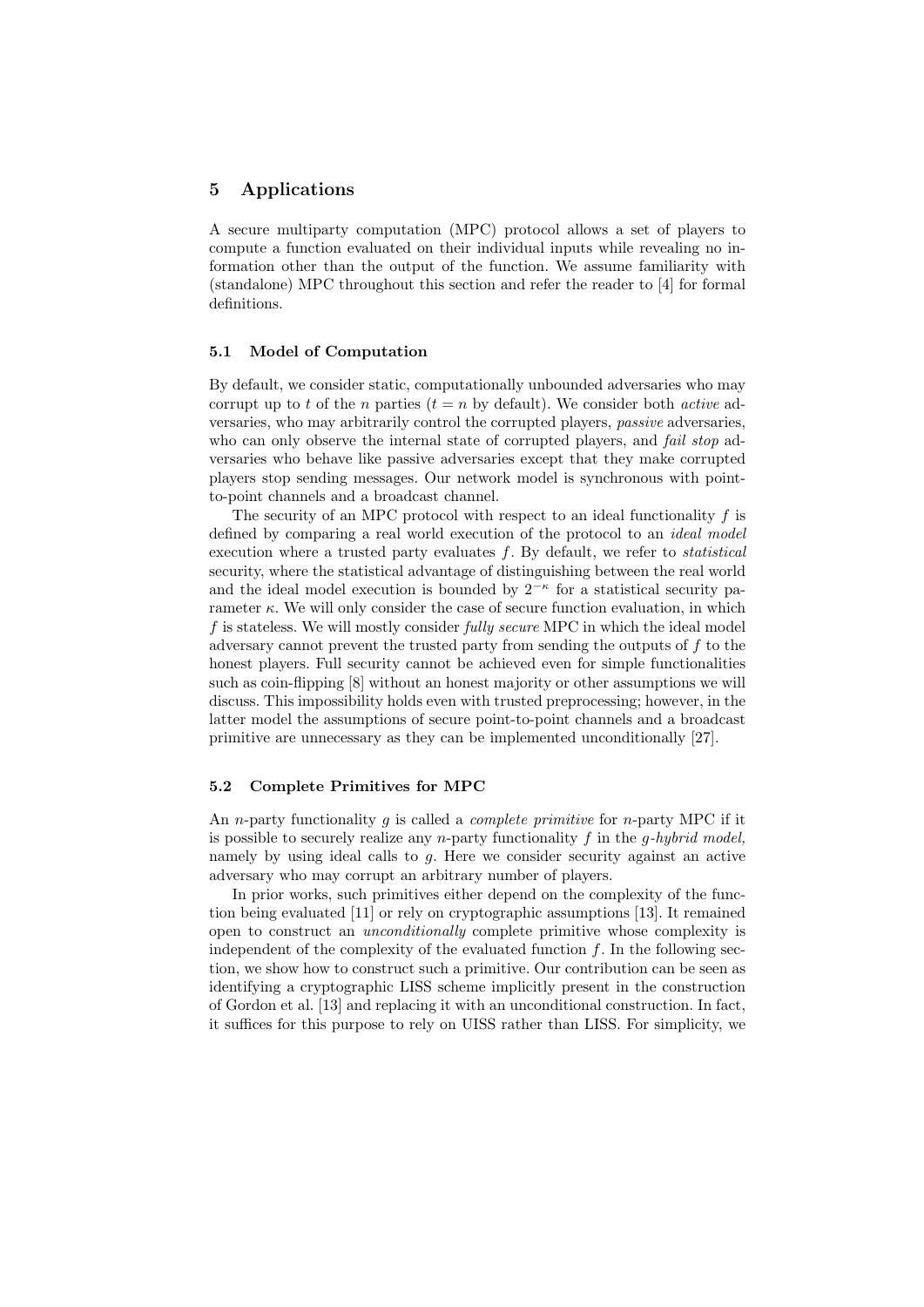assume that the functionality  $f$  being evaluated using  $g$  delivers the same output to all players; the general case is handled similarly.

Unconditional Primitive. The first primitive we present is complete for statistically secure MPC and its complexity depends only on the output length of the evaluated functionality  $f$ . We give an informal description of the primitive in this version and defer further details to the full version. For expository purposes, we will describe three separate primitives that make up the three modes of operation for the complete primitive.

- $-FCR_1^1$  Takes as input a bit from a player, runs an *n*-out-of-*n* UISS sharing algorithm on this bit and distributes the shares amongst all players.
- $-FCR_2^1$  Takes as input two *n*-tuples of shares from the UISS scheme. Internally, the primitive reconstructs the underlying secrets of each, evaluates the NAND of the two secrets, and re-shares the output using the UISS scheme. If reconstruction fails, the functionality will use the lists  $\mathcal{L}_i$  output by the UISS scheme to partition the players: If any player is on his own list, the functionality declares this player is disqualified and his input is replaced by a default value by all players. If not, the functionality outputs a partition of the players:  $P_i$  and  $P_j$  remain in the same partition if  $\mathcal{L}_j = \mathcal{L}_i$ .
- $-FCR_3^1$  Takes as input  $\beta$  separate *n*-tuples of UISS shares, where  $\beta$  is an output length parameter. The functionality either reconstructs each secret and broadcasts all the reconstructed bits, or, if some reconstruction fails, partitions the players as in the previous mode using the first instance of failed reconstruction.

Note that while the first two primitives are randomized, they can be made deterministic by using a standard reduction: the internal randomness can be securely emulated by taking the XOR of shares contributed by the  $n$  players.

Using the above primitive, one can securely evaluate any boolean circuit  $C$ . which consists of NAND gates and has  $\beta$  output bits, in the following way. The players first use  $FCR_1^1$  to share each of their input bits. After this phase is completed, for each gate in C the players use  $FCR<sub>2</sub><sup>1</sup>$  to evaluate shares of the value of each internal value in C. Finally, the players feed the shares of the output values to  $FCR_3^1$  and receive the outputs of C.

Notice that any deviation from the above protocol will result in all honest players identifying the same set of cheaters, and therefore their lists  $\mathcal{L}_i$  will be identical. In this case, they are partitioned and the protocol is re-started with default values substituted for the inputs of the corrupted players. Due to the guarantees of the UISS scheme, the partitions can be simulated given only the views of the corrupted players. Defining the three modes of operation as one primitive that can be called on only some partition of the players requires some additional technical steps to fit in with our model of one trusted primitive. In addition to the players declaring which mode they are using, the primitive should also take as input from each player the set of players this player still trusts (as in [13]), we detail this in the full version of this paper.

The above complete primitive yields the following theorem.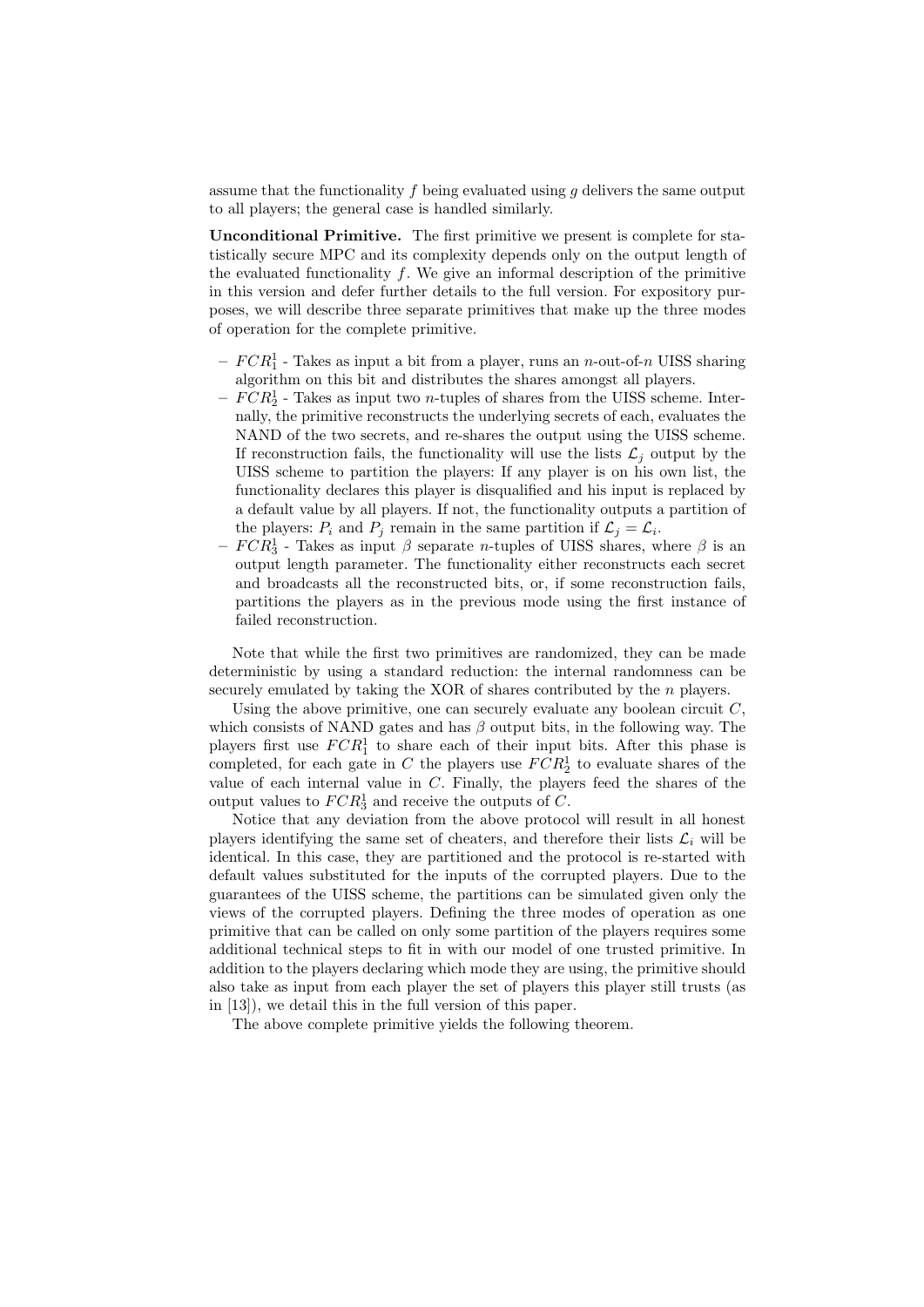Theorem 6. There is a deterministic, polynomial-time computable functionality g with input and output size  $poly(n, \kappa, \beta)$  such that any functionality f computed by a circuit of size  $\sigma$  and output length  $\beta$  can be realized with full statistical security (and  $2^{-\kappa}$  simulation error) using poly $(n, \sigma)$  calls to g.

Reducing the Number of Calls. Our second primitive improves on efficiency over the first by requiring fewer calls, but requires a preprocessing phase which is implemented using an MPC with identifiability on aborts (in other words, if the protocol fails then all honest players agree on the identity of a corrupted player.) Settling for computational security, such a protocol can be based on the existence of (two-party) oblivious transfer [12].

The protocol for  $f$  begins by the having the players run an MPC protocol as above to compute UISS-shares of the output of  $f$ . In case the preliminary MPC protocol fails, all players disqualify the player that caused the abort and restart the protocol by using a default value as the input of disqualified players.

We now describe the second primitive which is used to complete the protocol.

 $-FCR^2$  takes as input an *n*-tuple of UISS shares for a  $\beta$ -bit secret and reconstructs the secret. In case reconstruction succeeds the primitive returns the reconstructed value to all players. If reconstruction fails, the primitive outputs a partition of the players by the lists output by the UISS scheme as in  $FCR^1$ .

The protocol for f proceeds by repeatedly interleaving the preliminary (computational) MPC with calls to  $FCR<sup>2</sup>$  until an output value is successfully reconstructed by the latter. Each failure results in the honest players disqualifying at least one corrupted player. As before, in each point of the protocol all honest players agree on the identity of disqualified players.

Theorem 7. Suppose an oblivious transfer protocol exists with computational security parameter  $\lambda$ . Then there is a deterministic, polynomial-time computable n-party functionality g with input and output size  $\text{poly}(n, \beta, \kappa)$  such that any polynomial-time computable f with output size  $\beta$  can be realized with full computational security, up to  $\operatorname{neg}(\lambda) + 2^{-\kappa}$  simulation error, using at most n calls to g.

In the full version we give two variants on the above theorem that eliminate the dependence on the output length at the price of increased complexity of the MPC phase, and reduce the number of calls to 1 at the price of increasing the complexity of the primitive exponentially in  $n$ .

### 5.3 Partial Fairness with preprocessing

In this section we briefly sketch how the unanimously identifiable commitments (UIC) primitive can be used with the partially fair MPC protocols of Beimel et al. [2, 1] to eliminate the assumption of cryptographic signatures in the preprocessing model.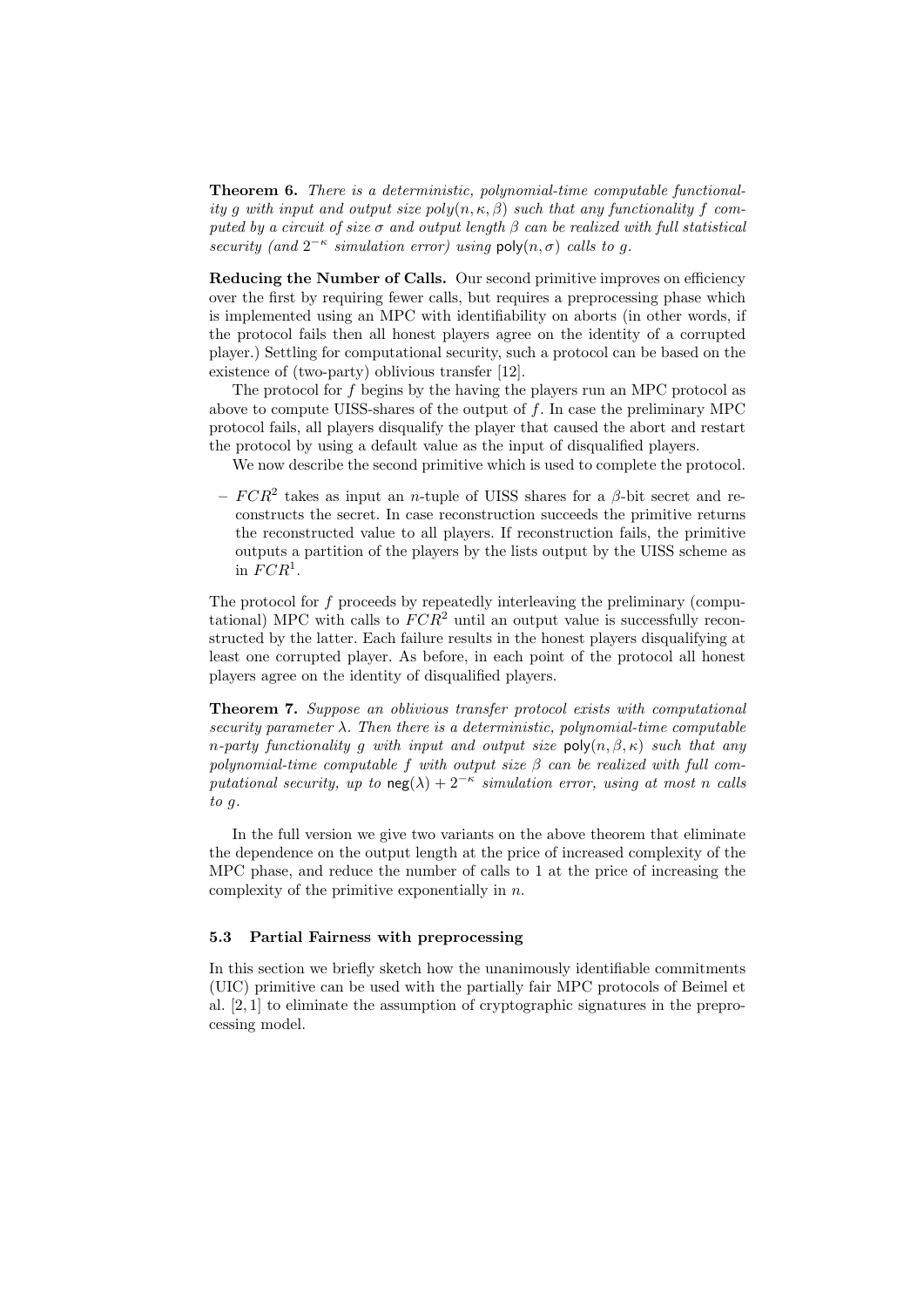**Construction with an Off-Line Dealer.** The MPC protocols from  $[2, 1]$ achieve unconditional security against *fail-stop* adversaries (with a non-negligible error  $1/p$ ) given a trusted preprocessing phase in which a dealer sends some secret information to each player. This information contains the messages each player should send during the protocol, but the choice of which message is sent may depend on the (public) identity of the players that aborted up to this point. To upgrade the security of such a protocol to hold against active adversaries, Beimel et al. rely on digital signatures to ensure that players do not deviate from their designated messages. Our observation is that one could instead rely on the UIC primitive by having the dealer give to the player who should send a message the decommitment information for this message and to all other players the corresponding commitments. Then, if a corrupted player attempts to modify this decommitment information, all honest players will recognize this simultaneously and continue the execution as if this player had aborted.

Note that when considering general MPC in this model (rather than coinflipping), it may be useful to allow the preprocessing stage to depend on the players' inputs. We refer to such a preprocessing phase as input dependent preprocessing. Since we require the outputs of the protocol to be unpredictable in the end of the preprocessing phase,<sup>4</sup> input dependent preprocessing cannot be used to trivially solve the problem by simply delivering the outputs of  $f$  to the players.

**Theorem 8.** Let  $P$  be an r-round protocol with input dependent preprocessing, which realizes  $\mathcal F$  with  $\epsilon$ -security against fail-stop adversaries who can corrupt up to t players. Furthermore, suppose that the online phase of  $P$  has the following structure: in each round, each player sends a subset of the messages it had received in the preprocessing phase, where the identity of this subset can be computed publicly from the pattern of aborts up to this round. Then, there is a protocol  $\mathcal{P}'$  with the same features of  $\mathcal P$  except that it is  $(\epsilon+2^{-\kappa})$ -secure against active adversaries.

In the case of randomized functionalities with no inputs, the above theorem does not require the preprocessing to depend on any inputs. In particular, applying the above theorem to the coin-flipping protocol with preprocessing implicit in the construction from [2], we get the following corollary.

Theorem 9. Assume preprocessing by a trusted off-line dealer. Fix constants n and t such that  $t < 2n/3$ . Then, for any r, there is an r-round n-party unconditionally secure coin-flipping protocol over point-to-point channels tolerating up to t malicious players with bias  $O(1/r)$ .

In the full version we present a variant of our general UIC-based technique which can make the preprocessing phase independent of the inputs. This variant efficiently applies only when the number of players is constant and the input and

<sup>&</sup>lt;sup>4</sup> More precisely, security in the preprocessing model requires to simulate the adversary's view in the preprocessing phase before invoking the ideal functionality.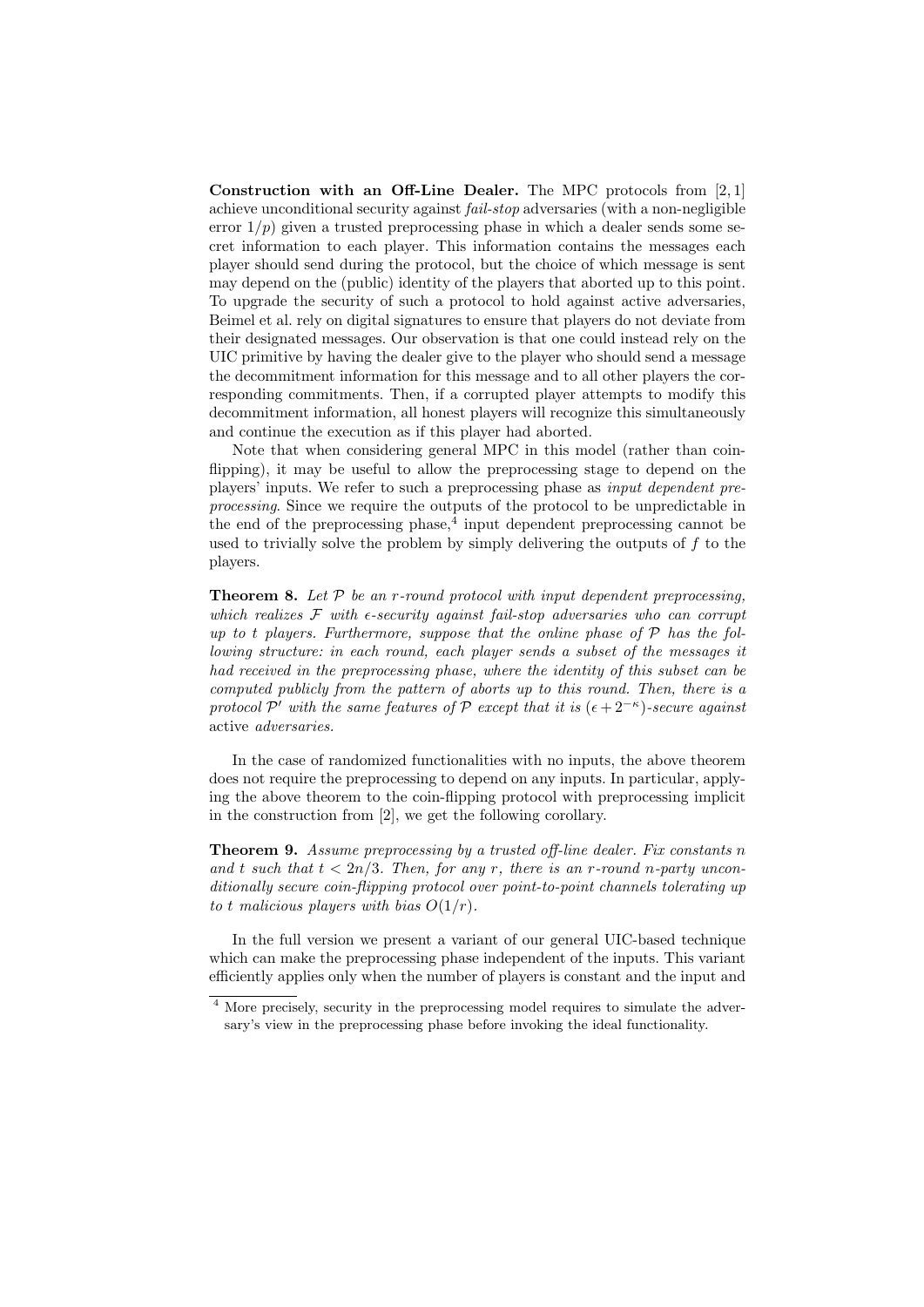output domain of each player is polynomially bounded in the security parameter. Applying this variant to general MPC protocols with  $1/p$ -security from [1], we obtain the following theorem.

**Theorem 10.** Assume preprocessing by a trusted off-line dealer. Let n and t be constants such that  $n/2 \le t \le 2n/3$  and F be a deterministic n-party functionality with input domain bounded by a polynomial  $d(\kappa)$  for each player. Then, for any polynomial  $p(\kappa)$ , there is a polynomial-time r-round  $1/p$  secure protocol for F which tolerates up to t corrupt players with  $r = pd^{n \cdot 2^t}$ .

Acknowledgements. We would like to acknowledge the helpful comments and suggestions of the anonymous TCC reviewers, and in particular for pointing out the relevance of the notion of IC Signatures from [25].

# References

- 1. A. Beimel, Y. Lindell, E. Omri, and I. Orlov. 1/p-secure multiparty computation without honest majority and the best of both worlds. In *Crypto* '11, pages 277–296.
- 2. A. Beimel, E. Omri, and I. Orlov. Protocols for multiparty coin toss with dishonest majority. In Crypto '10, pages 538–557.
- 3. E. F. Brickell and D. R. Stinson. The detection of cheaters in threshold schemes. SIAM J. Discrete Math., 4(4):502–510, 1991.
- 4. R. Canetti. Security and composition of multiparty cryptographic protocols. Journal of Cryptology, 13(1):143–202, 2000.
- 5. M. Carpentieri. A perfect threshold secret sharing scheme to identify cheaters. Designs, Codes and Cryptography, 5(3):183–187, 1995.
- 6. B. Chor and E. Kushilevitz. A zero-one law for boolean privacy (extended abstract). In STOC '89, pages 62–72.
- 7. A. Choudhury. Simple and asymptotically optimal t-cheater identifiable secret sharing scheme. IACR Cryptology ePrint Archive, 2011:330, 2011.
- 8. R. Cleve. Limits on the security of coin flips when half the processors are faulty (extended abstract). In STOC '86, pages 364–369. ACM.
- 9. R. Cramer, Y. Dodis, S. Fehr, C. Padro, and D. Wichs. Detection of algebraic manipulation with applications to robust secret sharing and fuzzy extractors. In EUROCRYPT '08, pages 471–488.
- 10. S. Fehr and U. M. Maurer. Linear VSS and distributed commitments based on secret sharing and pairwise checks. In Crypto '02, pages 565–580, 2002.
- 11. M. Fitzi, J. A. Garay, U. M. Maurer, and R. Ostrovsky. Minimal complete primitives for secure multi-party computation. J. Cryptology, 18(1):37–61, 2005.
- 12. O. Goldreich, S. Micali, and A. Wigderson. How to play any mental game or a completeness theorem for protocols with honest majority. In STOC '87, pages 218–229.
- 13. S. D. Gordon, Y. Ishai, T. Moran, R. Ostrovsky, and A. Sahai. On complete primitives for fairness. In TCC '10.
- 14. S. D. Gordon and J. Katz. Partial fairness in secure two-party computation. In  $EUROCRYPT$  '10, pages 157-176.
- 15. V. Goyal, Y. Ishai, M. Mahmoody, and A. Sahai. Interactive locking, zeroknowledge PCPs, and unconditional cryptography. In Crypto '10, pages 173-190.